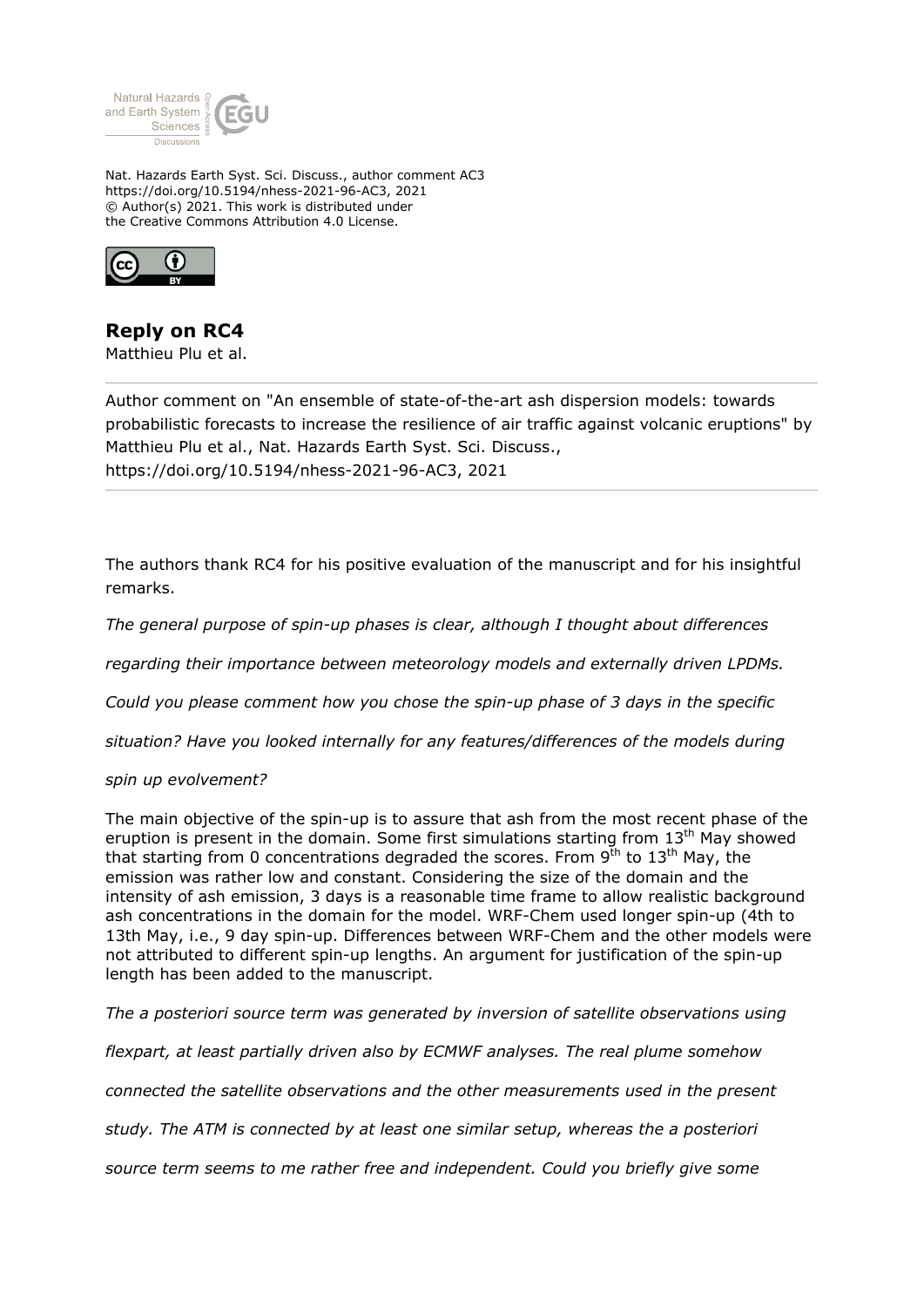*explanation why to assume "validity" of the a posteriori source term is justified in light*

## *of this potential model self-consistency issue?*

This comment raises many points, we presume that the two main aspects that deserve to be considered behind this issue are: 1/ potential self-consistency between FLEXPART used for source-term inversion and as a model in the study, 2/ potential self-consistency between ash load used for source-term inversion and for verification.

1/ We do not see a systematic better performance of FLEXPART a posteriori run compared to the other a posteriori runs. So there is no clear advantage of having used FLEXPART for the inversion. As noted in the manuscript, sharing the source term computed from one model to others provides good results.

2/ The ash load measurements used for inversion are based on IASI and SEVIRI and the retrievals use (Stohl et al., 2011) a look-up table approach in combination with a correction for atmospheric water vapor (based on Yu et al., 2011) and a prior detection scheme using threshold tests for the brightness temperature difference between 10.9μm and 12μm and an opacity test. The reference ash load data VACOS used in the manuscript is the only algorithm around based on neural networks combined with simulated ash observations. VACOS uses all TIR channels (6.2μm, 7.3μm, 8.7μm, 9.7μm, 10.8μm, 12μm, 13.4μm), compared to using only 10.9μm and 12μm in Stohl et al. (2011). On top of these, there are many other scientific differences between retrievals algorithms (training data, assumptions about ash properties, etc) that make the VACOS data retrievals independent from the data used

Minor review points

*L38 although it is of course true that longer routes have enhanced environmental and climate*

*impact I cannot imagine that this consideration plays any significant role in the airline's*

*decision on ad hoc rerouting. This is probably purely about safety / economic rational*

*(including maintenance costs and passenger rights compensations).*

The climate-related argument has been removed.

*L52 reconsider the expression "perfect models" – that they cannot be reached in "near future"*

*is not only highly probable, it is systematically certain. Perhaps "with sufficient accuracy"*

*or similar expression for reliable correctness / precise plume representation.*

The part of the sentence now states:  $\lceil \cdot \rceil \cdot n \rceil$ , it is highly probable that predictions with sufficient accuracy cannot be reached in a near future."

*L103 ECMWF's vertical resolution of lower sigma-hybrid levels is surface pressure dependent,*

*insert e.g. approximately/about/roughly*

Due to the simplification of the description of models (see answer to RC2), this has been removed from the manuscript.